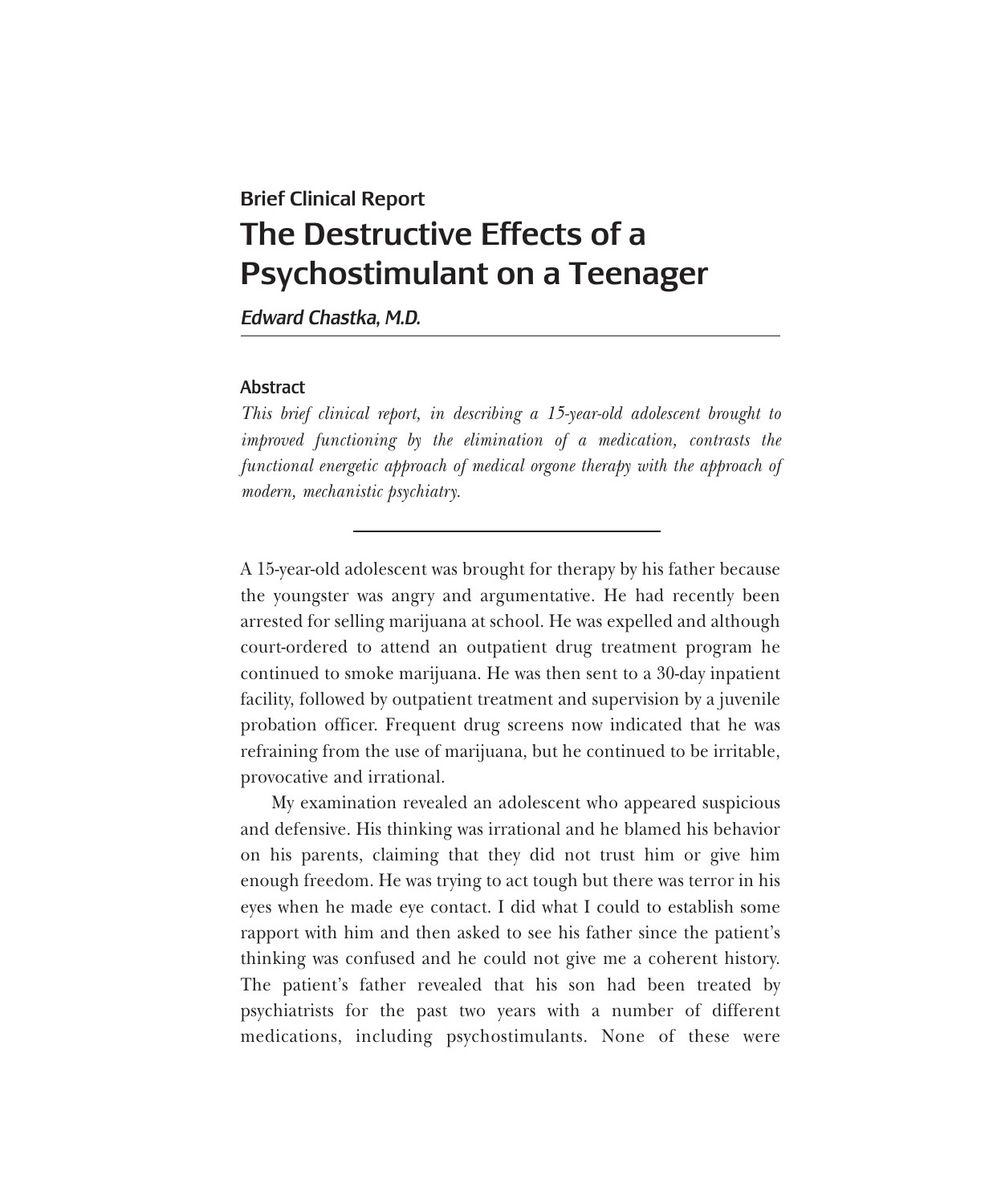particularly helpful. Nevertheless, the patient was recently started on two new medications, including another psychostimulant. The father was uncertain if there had been any benefit. I told him his son's condition was worsened by marijuana use, and that I was concerned with the lack of improvement after two months of abstinence from the drug. I suspected that the stimulant medication was adversely affecting his behavior as well, and suggested discontinuing it. The father was reluctant because two previous psychiatrists told him that his son had ADHD (Attention Deficit Hyperactivity Disorder) and needed to be on a psychostimulant. I agreed to reevaluate the patient the following week, requesting that this time the patient's mother come with him. Three days later I received a frantic call from the patient's mother who told me that her son had become angry and threatening in school. Previously, these behaviors had been confined to his relationship with his parents. I again suggested discontinuing the psychostimulant, and this time the mother agreed. Five days later, when l greeted them in the waiting room before their appointment, I was surprised to find the mother smiling and the patient sitting quietly in the corner. I spoke with the mother first and she reported that the situation had improved dramatically. "I have my son back," she told me. Indeed, the patient appeared significantly improved: He was less suspicious, irritable and defensive than the week before. Although I continued to have great concern for him because he was still confused and emotionally blunted, at least the agitated and aggressive behavior had ceased.

## Discussion

This patient illustrates some of the differences between the approach of the medical orgonomist and that of the modern, mechanistic and drug-oriented psychiatrist. The first difference is the importance of the character diagnosis. Even though there were no overt delusions or hallucinations, it was immediately apparent that the patient was a paranoid schizophrenic character, based on the projection of his own mistrust onto his parents. Knowing this diagnosis allowed me to understand his reaction both to marijuana and to psychostimulants.